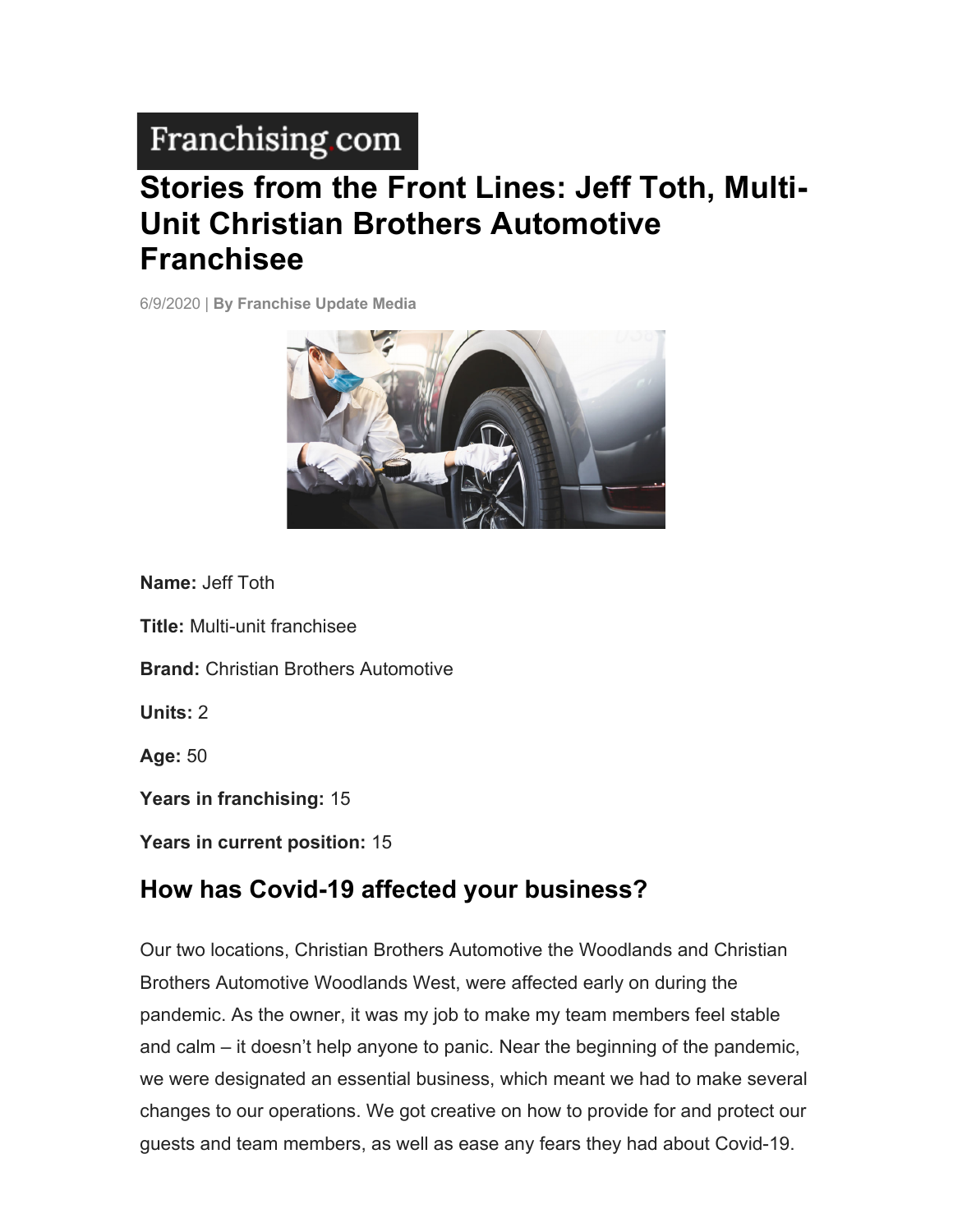### **What are you doing to get through this?**

Before Covid-19, we provided a complimentary shuttle service for guests when their cars were being serviced. Now, we have taken that a step further and offer no contact pick-up and delivery services. Our team members will pick up the car, service the car, clean it, and return it all while using gloves and keeping keys in ziplock bags to ensure minimal contact. We also added plexiglass in our guest waiting area to aid in social distancing measures.

#### **Has your franchisor offered you any kind of assistance?**

Our franchisor has been extremely helpful. Before the PPP loan was offered, our corporate team hosted several town hall meetings to discuss the next steps, and then helped walk us through the PPP application. As franchise owners, we're typically granted freedom and independence when it comes to running our business. However, in this situation, we needed the support of the corporate team, and they stepped up to assist. Our corporate team offered support through various virtual town hall meetings and Q&A sessions. Also, as a faith-based business, to keep spirits up the franchisor organized virtual bible study groups for the franchisees.

#### **How are you working with your suppliers?**

We started early with ensuring that we had good cash flow. While we were still fully open, we decided to cut back on different expenses and were able to continue to use our suppliers.

# **What are you doing to help your employees through this?**

Initially, we had to cut our team members' overtime hours. Fortunately, we didn't have to furlough any employees at either of our locations. Since receiving the PPP, we've been able to keep people on and return to normal operations. Team members are now able to work their normal hours with the potential for overtime.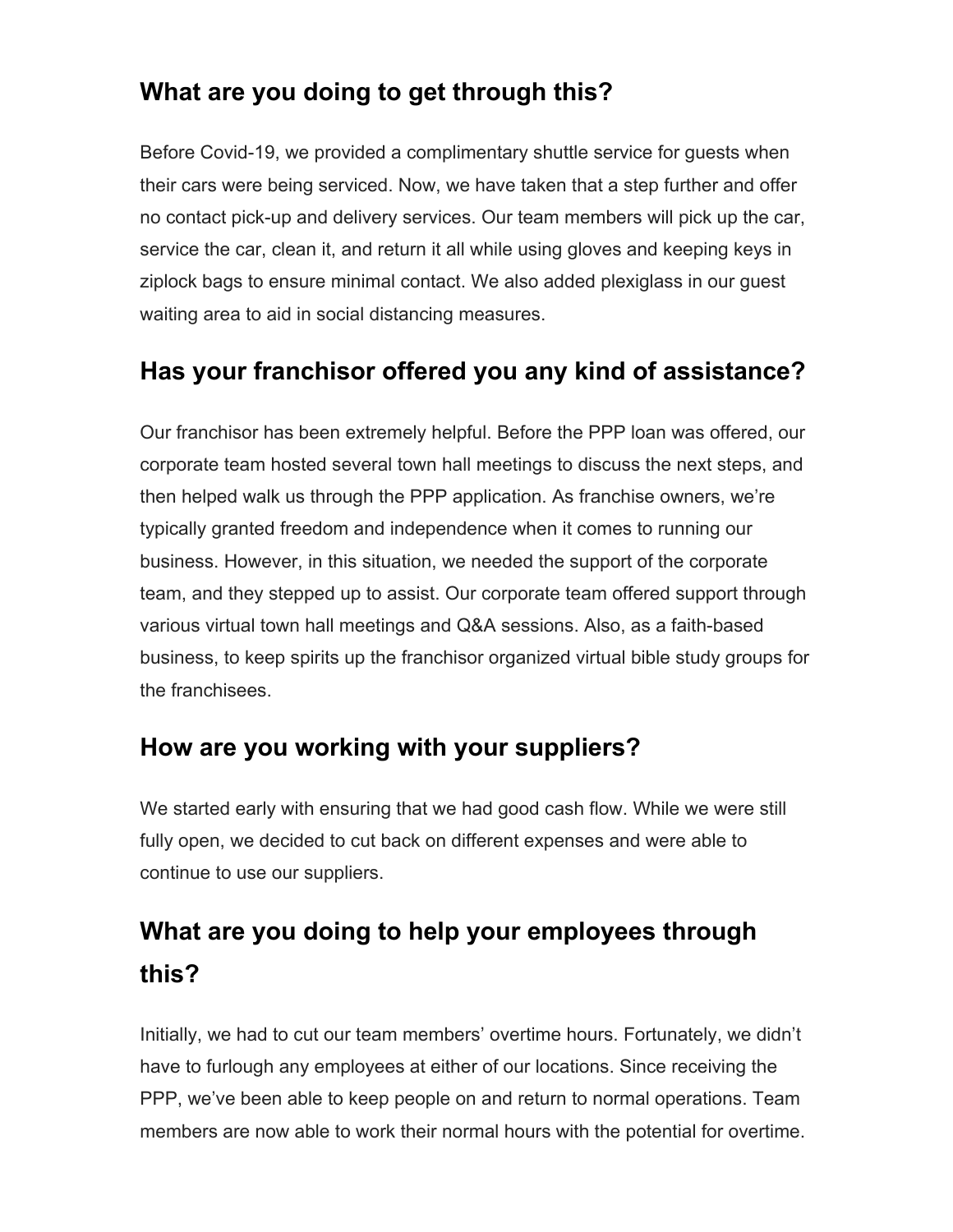In fact, with the expansion of the delivery and pick-up services, we've needed to start hiring more team members.

### **What have you done for your customers during this time?**

We've been very conscientious of what our guests need and want during the pandemic. Typically, our shops are closed on the weekends. But to better support our guests, we decided to open on Saturdays through April and May. However, as Houston begins to open up, we are starting to migrate back to our original operations. Some changes – like the additional concierge service, payby-phone option, or the no-contact delivery and pick-up services – are here to stay.

### **What have you done about cash flow, PPP, etc.?**

Our team has done an amazing job of managing cash flow! Any nonessential expenses were cut back and removed. Our team has been extremely understanding as we navigate these difficult times. We applied for and received the PPP loan and are currently working to get the loan converted into a grant.

### **What else would you like to see from your franchisor or government?**

The Christian Brothers Automotive corporate team did a great job providing us with communications and any needed news from the government. Specifically, when it came to converting the PPP loan to a grant, they walked us through the worksheet to make the switch as seamless as possible. They've been on their game with providing marketing campaigns, creative ideas, and support. The turnaround time for marketing resources has been incredible.

The local government in Houston was extremely helpful. Even before we knew what to do, Texas Congressman Kevin Brady and Texas Governor Greg Abbott started hosting town halls on Zoom. When there wasn't any new information,